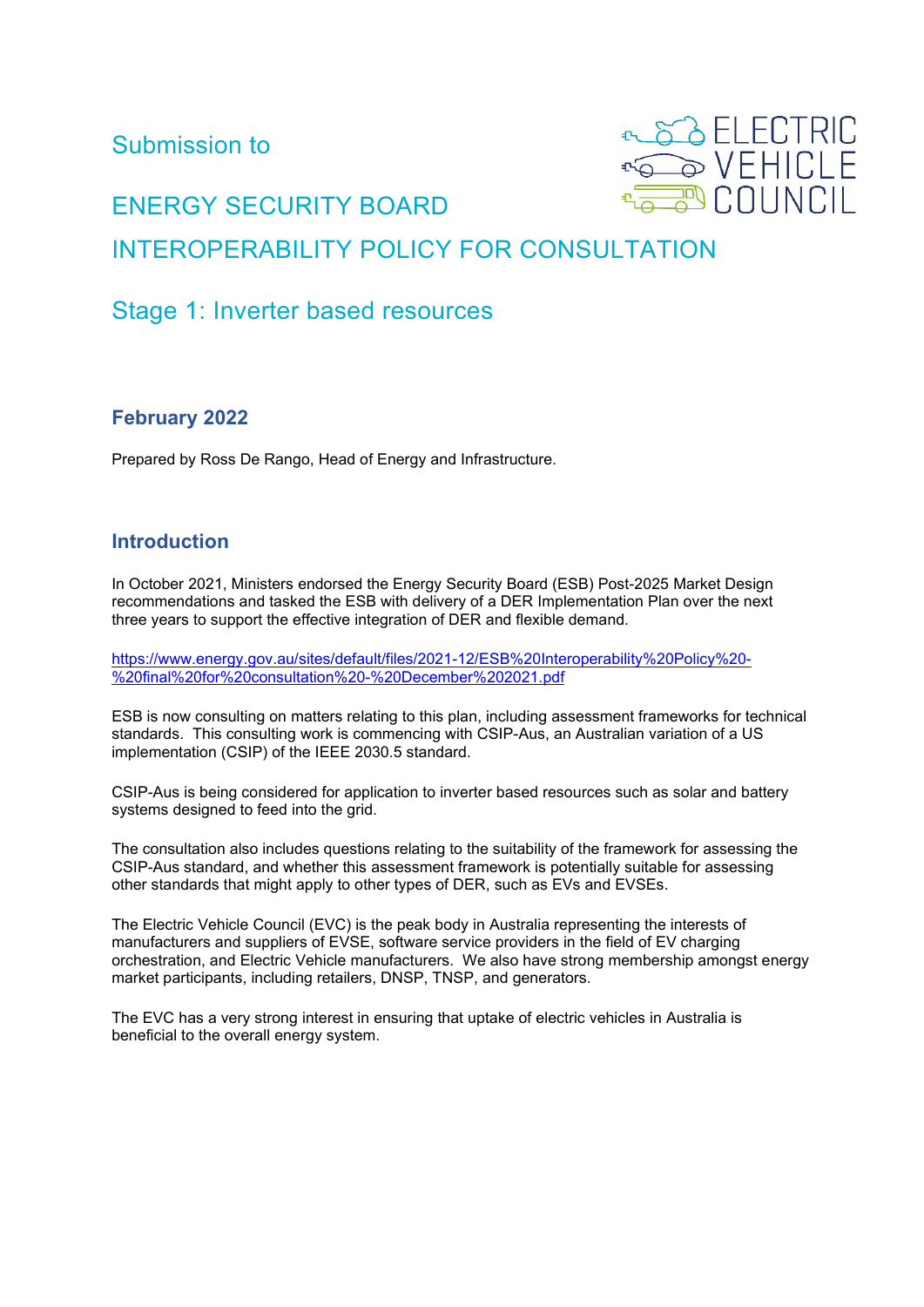#### **EVC position on the fitness of the assessment framework for the review of technical standards associated with EV as DER.**

This relates principally to question 4.1 (5) in the consultation paper,

"5. This assessment framework has been established to assist consideration of the CSIP-Aus standard for inverter based DER (solar PV and battery storage); however, it could also support consideration of other technology groups, such as EV smart charging and smart appliances. What are stakeholder views in respect of the applicability of this framework to other technologies, e.g., could the framework be applied to electric vehicle charging standards as a subsequent exercise?"

It also touches tangentially on several other questions raised, including  $4.2$  ( $9 - 15$ ).

The view of the EVC is that the assessment framework is not suitable for application to the EV space.

This lack of suitability stems from differences in relative adoption rates of different types of DER. Australia leads the world in adoption of roof-top solar, so it makes sense for us to have a significant role in creating standards in the space. Australia is running last in the OECD for adoption of EV, so we are far less well placed to be trying set the standards.

With regard to the assessment framework, any framework for consideration of appropriate technical standards applicable to DER related to EVs or EVSE in Australia should start with three hurdle questions:

- 1) 'Is the standard under consideration supported by international standards bodies and/or a majority of global equipment manufacturers?'
- 2) 'Will the *unmodified* adoption of *all core* elements of this standard enable the key necessary DER outcomes in the EV space?
- 3) 'Were this standard to be mandated, would it deliver a positive cost-benefit outcome, taking into account probable consumer behaviour?'

If the answer to any of the questions above is 'no', then the appropriate action at this time is to hold off implementing the standard locally. EV adoption in Australia in proceeding relatively slowly. By contrast to rooftop solar, we do not have an urgent need to regulate in this space at this time.

For the purposes of enabling EVSE as DER in the context of uni-directional EV charging, OCPP 1.6 would answer yes to the first two questions today, and other standards may emerge, or be modified in future, which would potentially answer yes to them as well (IEC63110, ISO15118, IEEE2030.5, etc).

A local variation of an implementation of a global standard (like CSIP-Aus, or the inclusion of EVSE in AS4755) would not pass these hurdle requirements.

While OCPP would comfortably answer 'yes' to the first two questions, it is less clear what the answer to the third question would be. The EVC view is that substantially more work in baselining BAU consumer behaviour is needed before a clear answer would be possible on this point.

The EVC is going to work with members and other stakeholders in the space during 2022 to seek to fill this knowledge gap.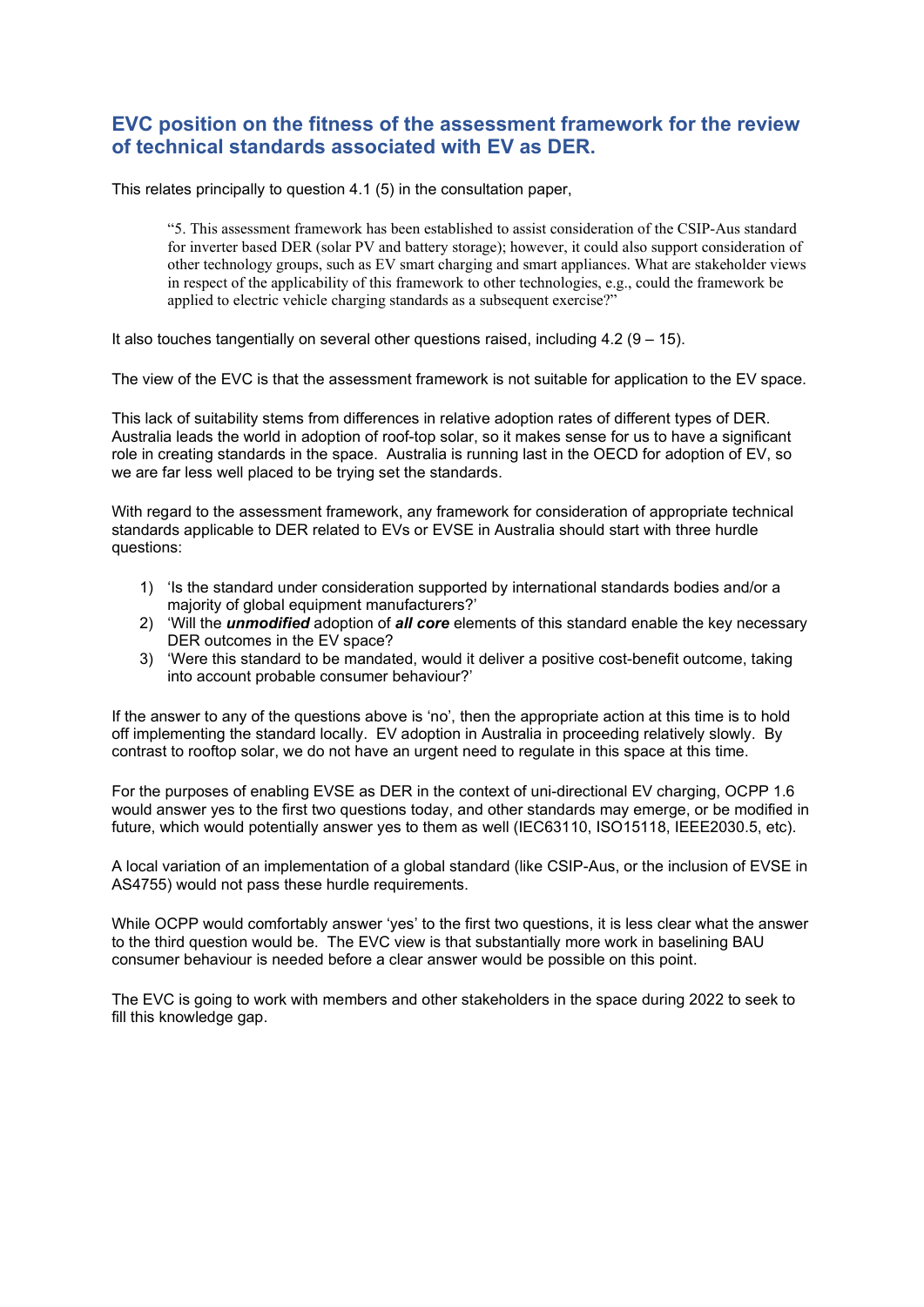#### **On efforts to create unique local standards applying to EV as a DER resource.**

This relates principally to question 4.2 (9) and (15) in the consultation paper.

The EVC notes in particular that several attempts have historically been made to mandate unique Australian standards addressing the EV space from a DER perspective.

These date back to 2012-2013, with draft AS4755.3.4. This standard would have required EVSE hardware to be built to a unique physical technical standard, in order to enable DRED connectivity. It was withdrawn following the first round of public comment and is considered unsuitable for the task by industry experts and market participants.

More recently, attempts have been made to bring EVSE within the purview of AS4755, relying on analyses deemed by the federal government Office of Best Practice Regulation to be flawed:

[https://obpr.pmc.gov.au/published-impact-analyses-and-reports/smart-demand-response-capabilities](https://obpr.pmc.gov.au/published-impact-analyses-and-reports/smart-demand-response-capabilities-selected-appliances-0)[selected-appliances-0](https://obpr.pmc.gov.au/published-impact-analyses-and-reports/smart-demand-response-capabilities-selected-appliances-0)

In this case, the EVC observed that rather than addressing the deficiencies noted by the OBPR, project proponents used this flawed work as the basis for an attempt to accelerate the mandatory application of AS4755 in the EV space in South Australia.

By comparison, OCPP is the de facto global standard for remote control of EV charging equipment. It was initiated in 2009 in the Netherlands and is now at a point where it is actively in use on hundreds of thousands of pieces of charging equipment globally. OCPP is readily available as an option on EVSE designed for installation in the home, available for purchase in Australia today. It is eminently suitable for use as part of a DER orchestration approach involving EVSE, and widely is available today.

Were we to head down a pathway of creating a unique Australian standard in this space, it would take at minimum several years to result in a physical product offering to market and it is doubtful that the majority of global manufacturers of EVSE would produce an offering for such a small market, given the consumer has the alternative available of the standard GPO. This would result in:

- Higher costs for consumers electing to install EVSE,
- Reduced competition amongst organisations supplying EVSE,
- A higher proportion of consumers charging using existing uncontrolled GPOs, and
- Australia losing the ability to adopt best practice global solutions based on international standards, as and when they emerge.